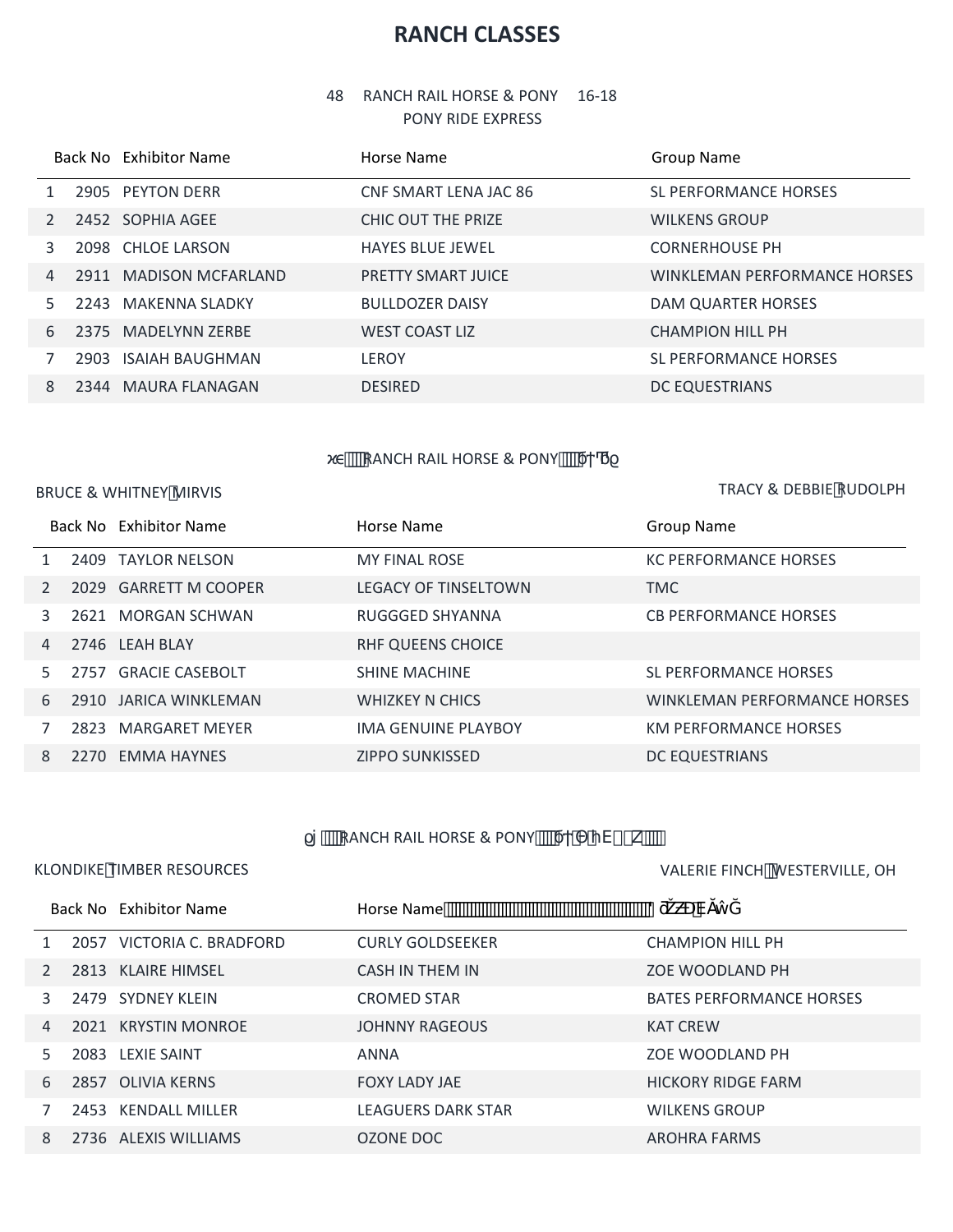#### *CONCH TRAIL HORSE & PONY* **CONCE**

## MARUT & SONS EXCAVATING SERVICE SUBSEXED FOR SALE SERVICE SERVICE SERVICE SERVICE SERVICE AND SERVICE AND SERVICE AND SERVICE SERVICE SERVICE SERVICE SERVICE SERVICE SERVICE SERVICE SERVICE SERVICE SERVICE SERVICE SERVICE

|    |      | Back No Exhibitor Name | Horse Name                  | Group Name                   |
|----|------|------------------------|-----------------------------|------------------------------|
|    |      | 2905 PEYTON DERR       | CNF SMART LENA JAC 86       | SL PERFORMANCE HORSES        |
|    |      | 2588 TYLER ECHLER      | <b>HOLLYWOODS TOP SHELF</b> | <b>OHIO QUARTER PONY</b>     |
| 3  | 2903 | <b>ISAIAH BAUGHMAN</b> | LEROY                       | SL PERFORMANCE HORSES        |
| 4  |      | 2255 SARAH NEW         | <b>CERTAINTEED SUPREME</b>  | L C KIDS                     |
| 5. |      | 2359 CHRISTEN ROBERS   | <b>NELSON WILLIE JEMS</b>   | <b>HICKORY RIDGE FARM</b>    |
| 6  |      | 2233 MACEY STEVENS     | POCO PEP PLAYGIRL           | <b>WISE GROUP</b>            |
|    |      | 2170 KAITLYN PRAISLER  | REBEL WITHOUT A CAUSE       | <b>SS PERFORMANCE HORSES</b> |
| 8  | 2243 | <b>MAKENNA SLADKY</b>  | <b>BULLDOZER DAISY</b>      | DAM QUARTER HORSES           |

## *CONCH TRAIL HORSE & PONY* **CONCHET TRAIL HORSE & PONY** MARK WNUK \@#@'h`

|    |      | Back No. Exhibitor Name  | Horse Name               | <b>Group Name</b>            |
|----|------|--------------------------|--------------------------|------------------------------|
|    |      | 2615 KENDALL PALMER      | <b>IMA LADY BUCK</b>     |                              |
|    |      | 2253 SIDNEY HAWK         | <b>ZIPPOS BLU SKY</b>    | CHAMPION HILL PH             |
| 3  |      | 2662 SOPHIA HILTY        | <b>NELLIES DANDY DRY</b> | <b>RUSH PERFORMANCE</b>      |
| 4  |      | 2621 MORGAN SCHWAN       | RUGGGED SHYANNA          | <b>CB PERFORMANCE HORSES</b> |
| 5. |      | 2409 TAYLOR NELSON       | <b>MY FINAL ROSE</b>     | <b>KC PERFORMANCE HORSES</b> |
| 6  |      | 2773 SOPHIA KUHN         | <b>SPUD</b>              |                              |
|    |      | 2356 ANDREA KLINGELHAFER | VKA MIA LISTIA           | <b>HICKORY RIDGE FARM</b>    |
| 8  | 2893 | <b>KAMRYNN GROSS</b>     | UNEXPECTED INVITE        | CHAMPION HILL PH             |

## 69 RANCH TRAIL HORSE & PONY<sup>THE</sup> YV) - k HOLLINGER@ / oyk° V#-

|                | Back No Exhibitor Name | Horse Name                  | <b>Group Name</b>                 |
|----------------|------------------------|-----------------------------|-----------------------------------|
|                | 2131 OLIVIA CARDI      | ZZ STOP                     | DC EQUESTRIANS                    |
|                | 2349 A. J. MAHONEY     | <b>BLACK DYNAMIC RODDER</b> | <b>MULFORD PERFORMANCE HORSES</b> |
| 3              | 2863 TAYLOR COEN       | NELSON WILLIE JEMS          | <b>HICKORY RIDGE FARM</b>         |
| $\overline{4}$ | 2857 OLIVIA KERNS      | <b>FOXY LADY JAE</b>        | <b>HICKORY RIDGE FARM</b>         |
| 5.             | 2108 EMILY S. PATTON   | <b>WHIZZIN BANJO</b>        | <b>GRIFFITH EQUESTRIAN CENTER</b> |
| 6              | 2083 LEXIE SAINT       | <b>ANNA</b>                 | ZOE WOODLAND PH                   |
|                | 2864 ABIGAIL SMITH     | <b>SILVERSMITH</b>          | <b>HICKORY RIDGE FARM</b>         |
| 8              | 2735 OWEN ROHR         | <b>RED BUCKS FRECKLES</b>   | <b>AROHRA FARMS</b>               |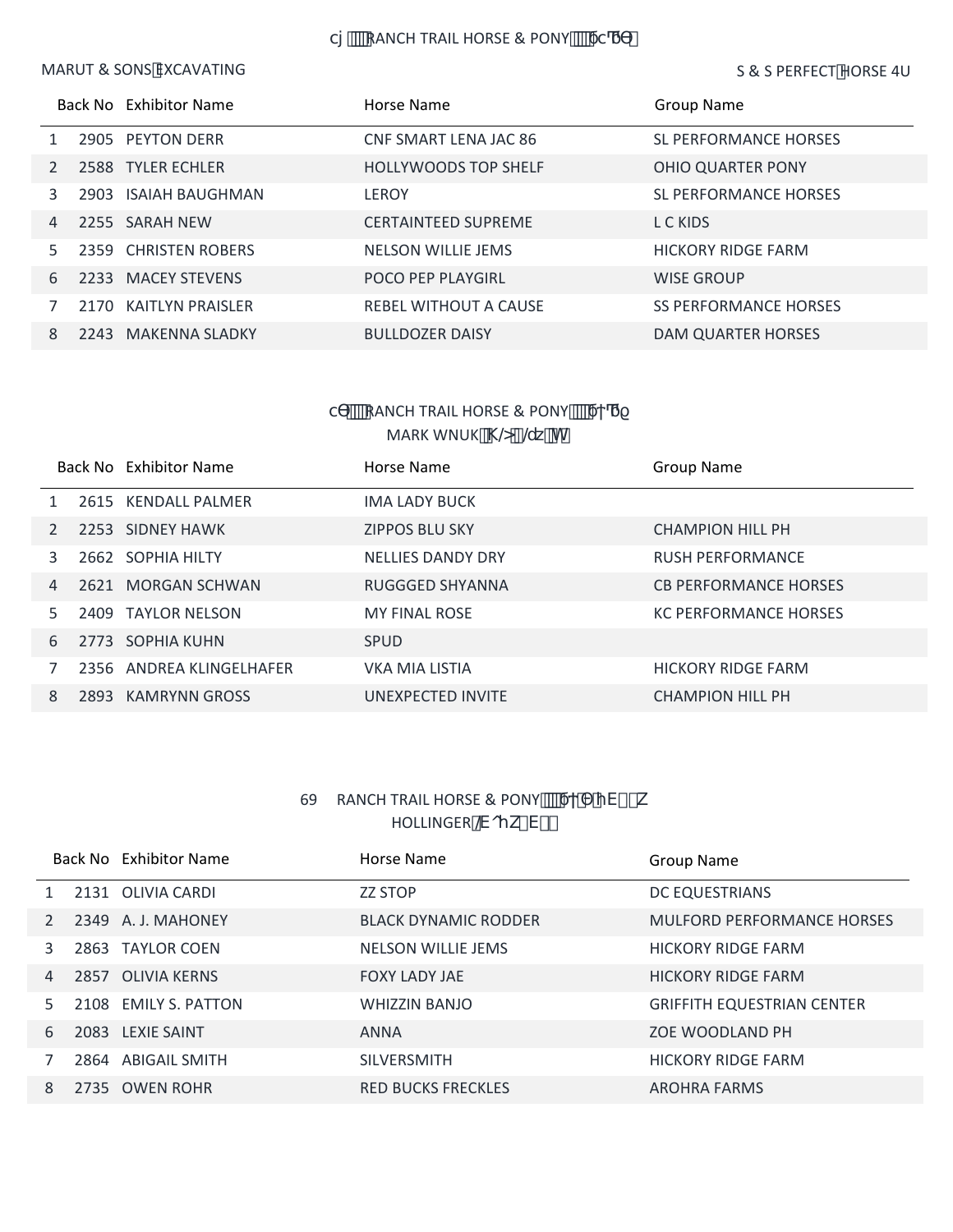## *CORE RIDING HORSE & PONY* **COREGIST**

| ERIC ANDREWS, PAINESVILLE, OH |      |                          | ROME RANCH                | HOMETOWN TIRE, JAMESTOWN, OH        |
|-------------------------------|------|--------------------------|---------------------------|-------------------------------------|
|                               |      | Back No Exhibitor Name   | Horse Name                | <b>Group Name</b>                   |
|                               |      | 2526 SOPHIA SCHWEITZER   | RIDIN GOOD N RADICAL      | <b>HY-VIEW STABLES</b>              |
|                               |      | 2905 PEYTON DERR         | CNF SMART LENA JAC 86     | <b>SL PERFORMANCE HORSES</b>        |
| 3.                            | 2903 | <b>ISAIAH BAUGHMAN</b>   | <b>LEROY</b>              | SL PERFORMANCE HORSES               |
| 4                             |      | 2098 CHLOE LARSON        | <b>HAYES BLUE JEWEL</b>   | <b>CORNERHOUSE PH</b>               |
| 5.                            | 2233 | <b>MACEY STEVENS</b>     | <b>POCO PEP PLAYGIRL</b>  | <b>WISE GROUP</b>                   |
| 6                             |      | 2067 JESSICA SLANSKY     | MY DIAMOND IN THE ROUGH   |                                     |
|                               | 2911 | <b>MADISON MCFARLAND</b> | <b>PRETTY SMART JUICE</b> | <b>WINKLEMAN PERFORMANCE HORSES</b> |
| 8                             |      | 2170 KAITLYN PRAISLER    | REBEL WITHOUT A CAUSE     | <b>SS PERFORMANCE HORSES</b>        |

## **""RANCH HORSE RIDING HORSE & PONY""** MARK WNUK \@#@'h`

|              |      | Back No Exhibitor Name | Horse Name              | <b>Group Name</b>                   |
|--------------|------|------------------------|-------------------------|-------------------------------------|
|              |      | 2409 TAYLOR NELSON     | <b>MY FINAL ROSE</b>    | <b>KC PERFORMANCE HORSES</b>        |
|              |      | 2936 AVA ALLEN         | TUCK IN MY BLING BLING  |                                     |
|              |      | 2949 ABIGAIL KERNS     | <b>FOXY LADY JAE</b>    |                                     |
| 4            |      | 2253 SIDNEY HAWK       | <b>ZIPPOS BLU SKY</b>   | <b>CHAMPION HILL PH</b>             |
| 5.           |      | 2910 JARICA WINKLEMAN  | <b>WHIZKEY N CHICS</b>  | <b>WINKLEMAN PERFORMANCE HORSES</b> |
| 6            |      | 2621 MORGAN SCHWAN     | RUGGGED SHYANNA         | <b>CB PERFORMANCE HORSES</b>        |
|              |      | 2366 HAYLEY MERTZ      | <b>CEE BAR GIN WHIZ</b> | <b>KM PERFORMANCE HORSES</b>        |
| <sup>8</sup> | 2757 | <b>GRACIE CASEBOLT</b> | <b>SHINE MACHINE</b>    | <b>SL PERFORMANCE HORSES</b>        |

# *""RANCH HORSE RIDING HORSE & PONY"" yV) - k*

| SPRINKLER DOCTOR, LONDON, OH |  |                        |                           | <b>BLUE RIBBON FARMS, LLC</b>     |
|------------------------------|--|------------------------|---------------------------|-----------------------------------|
|                              |  | Back No Exhibitor Name | Horse Name                | <b>Group Name</b>                 |
|                              |  | 2108 EMILY S. PATTON   | <b>WHIZZIN BANJO</b>      | <b>GRIFFITH EQUESTRIAN CENTER</b> |
| $\mathcal{P}$                |  | 2813 KLAIRE HIMSEL     | CASH IN THEM IN           | ZOE WOODLAND PH                   |
| 3                            |  | 2589 NATALIA PRITCHETT | MR GOLDEN TE              | <b>WILKENS GROUP</b>              |
| 4                            |  | 2660 OLIVIA BOYLE      | <b>BLUE LIGHT SPECIAL</b> | <b>FRAZIER TRAINING CENTER</b>    |
| 5.                           |  | 2219 LILLIAN HAMILTON  | ATI KAHLUAH               | <b>KM PERFORMANCE HORSES</b>      |
| 6                            |  | 2857 OLIVIA KERNS      | <b>FOXY LADY JAE</b>      | <b>HICKORY RIDGE FARM</b>         |
|                              |  | 2793 MAKAYLA GRAVELY   | <b>SNF ROLF</b>           | TRIPLE EDGE EQUINE                |
| 8                            |  | 2453 KENDALL MILLER    | <b>LEAGUERS DARK STAR</b> | <b>WILKENS GROUP</b>              |